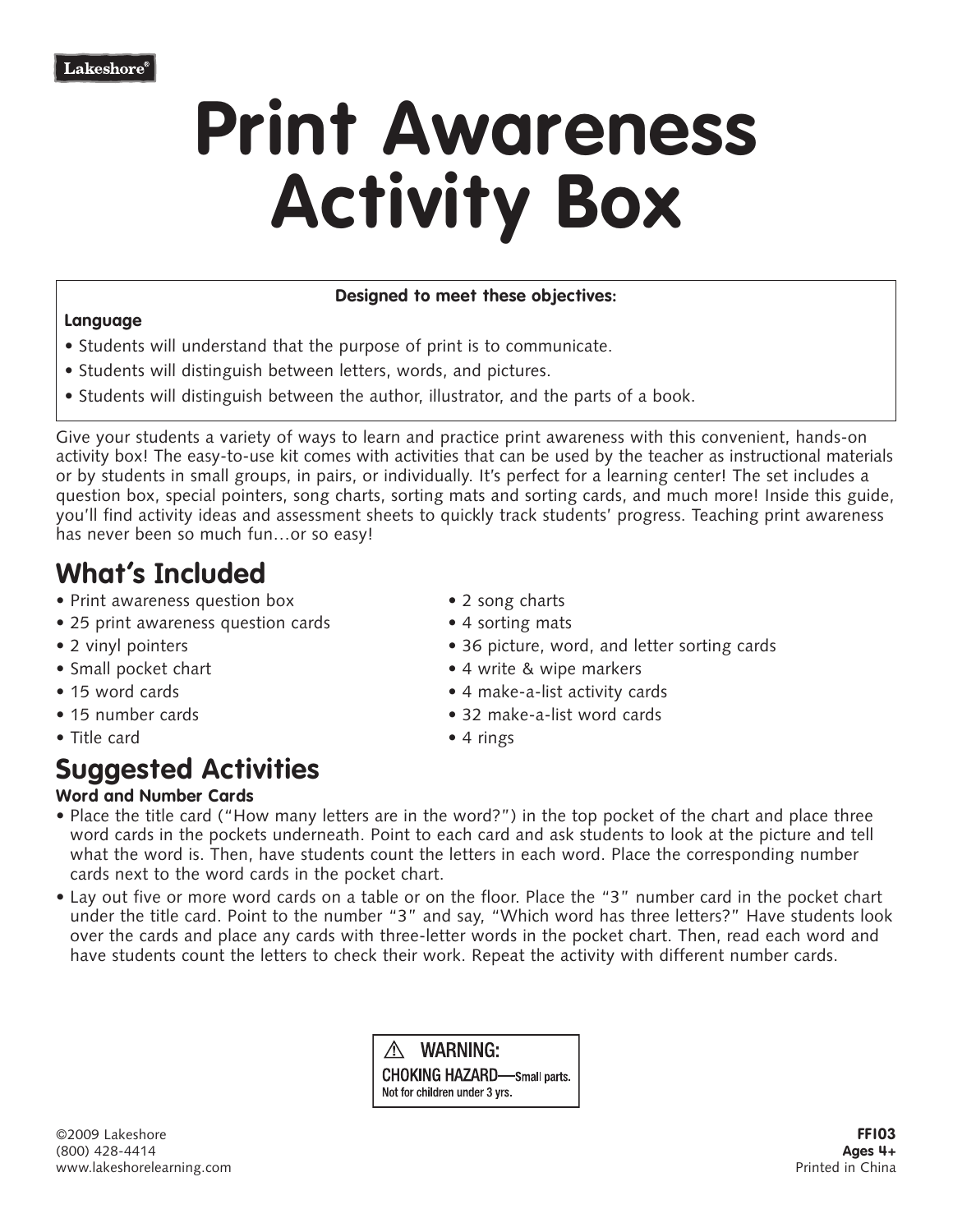#### **Sorting Mats**

- Gather a group of four students at a table and give each student a sorting mat. Show them that the mat has three columns: "picture," "letter," and "word." Lay out all of the sorting cards in the middle of the group and ask, "Which cards show pictures?" Have each student find three picture cards and place them correctly on his or her mat. Next, prompt the students to find and sort the letter and word cards.
- Place the sorting cards and mats at a center and allow students to sort the cards on their own. You may wish to place all cards of the same color together in a small envelope or reusable bag so that more than one student at a time can visit the center and use the sorting mats and cards.

#### **Picture, Word, and Letter Sorting Cards**

- Use the picture, word, and letter sorting cards as flash cards to practice word recognition and build students' knowledge of sight-words.
- Gather students in a circle and give each student a picture, word, or letter sorting card. Sing the following song together (to the tune of "If You're Happy and You Know It"):

If you have a letter card, turn around.

If you have a letter card, turn around.

- If you have a letter card, lift it high and touch the sky!
- If you have a letter card, turn around.
- If you have a picture card, stomp your feet...

If a word is on your card, jump up high...

#### **Shopping List**

- Gather a small group of students at a table and display one of the make-a-list activity cards and the corresponding set of word cards. Ask students what kinds of items they might purchase at the type of store they'll be "visiting." For example, say, "We are going to make a trip to the market. What are some things we should put on our shopping list?" Invite students to give suggestions, and then look through the cards on the ring to see if they can find the item they suggested. Use a write & wipe marker to write the words on the activity card. Ask students which letters are in the words and how many letters there are.
- In advance, write three or four words from a set of ring cards on the corresponding make-a-list activity card. Show the list to a small group of students, point to one word at a time, and ask students to find the card on the ring that matches it. Have them say the letters in the word and count how many letters it has.

#### **Song Charts**

• Hold up a picture book and explain to students that it sometimes takes two people to create a book, an author and an illustrator. Explain what each one does, and be sure to tell students that sometimes one person does both jobs. Show students where to find the author's and illustrator's names on the book cover and the title page. Display the song charts and teach children the two songs about authors and illustrators. Use these songs each time you read a story to reinforce what authors and illustrators do.

#### **Pointers**

- Before reading a story to the class, show students the "Where is the title?" pointer. Invite a volunteer to come up and use it to point to the title on the book cover. Read the title aloud and have students repeat it after you. The yellow side of the pointer can be used for a variety of activities. For example, students can point to the author's name, the spine of the book, the front or back cover, or an illustration.
- Have students use the "How many letters?" pointer to count the number of letters in a word in the pocket chart.
- Have students use the "How many words?" pointer to count the number of words in a sentence.

#### **Question Box**

- Each day, visit the Print Awareness Question Box with your class! Place all of the question cards in the box and then invite a student to pull out a card. Show the card to the class and read it aloud, and then let students answer the question.
- You can use the Question Box to hold other sets of cards in the Activity Box. Place all of the picture, word, and letter sorting cards in the Question Box. Invite a student to pull out a card from the box and then call on another student to name the picture or letter, or read the word on the card.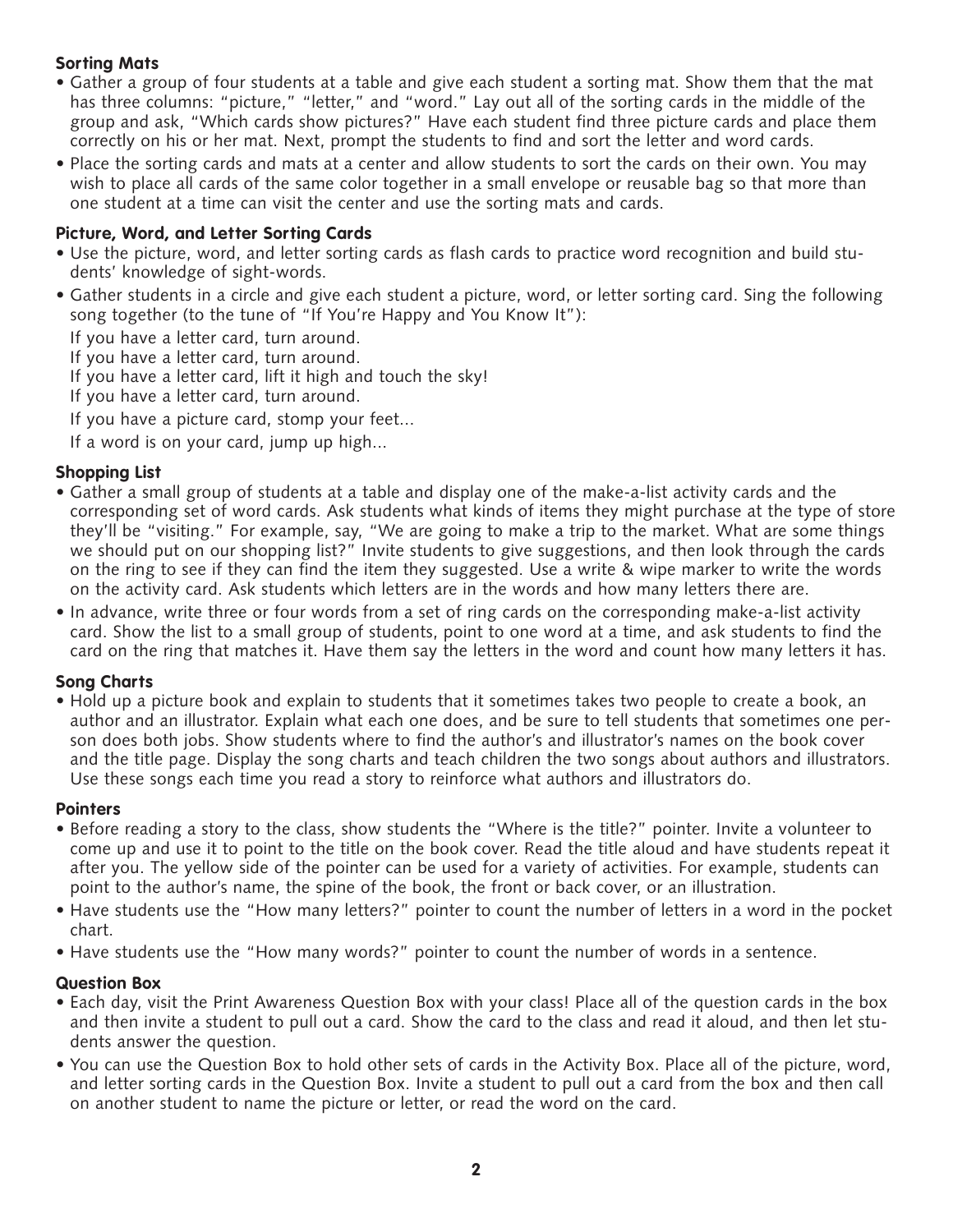

Child's Name:

## **Date Assessed: \_\_\_\_\_\_\_\_ Date Assessed: \_\_\_\_\_\_\_\_ Date Assessed: \_\_\_\_\_\_\_\_**

#### **Distinguishing Between Print and Pictures**

Show the child the top row of boxes. Say,"Point to the letter. Point to the word. Point to the picture." Check a box to show whether the child's responses were correct or incorrect.



#### **Distinguishing Between Letters and Words**

Say,"I'm going to point to a word. I want you to count the letters in the word and tell me how many there are." Record the child's responses and note whether they were correct or incorrect.

|          | <b>Correct</b> | <b>Incorrect</b> |          | <b>Correct</b> | <b>Incorrect</b> |          | <b>Correct</b> | <b>Incorrect</b> |
|----------|----------------|------------------|----------|----------------|------------------|----------|----------------|------------------|
| I. dog   |                |                  | I. dog   |                |                  | I. dog   |                |                  |
| 2. hand  |                |                  | 2. hand  |                |                  | 2. hand  |                |                  |
| 3. at    |                |                  | 3. at    |                |                  | 3. at    |                |                  |
| 4. truck |                |                  | 4. truck |                |                  | 4. truck |                |                  |

#### **Distinguishing Between Words and Sentences**

Say,"Let's look at some sentences together.You are going to count the number of words that are in each sentence. Listen carefully as I read the first sentence to you, and then tell me how many words you counted in the sentence."

|                             | <b>Correct</b> | <b>Incorrect</b> |    |                             | <b>Correct</b> | <b>Incorrect</b> |                             | <b>Correct</b> | <b>Incorrect</b> |
|-----------------------------|----------------|------------------|----|-----------------------------|----------------|------------------|-----------------------------|----------------|------------------|
| The baby<br>ı.<br>cried.    |                |                  | ι. | The baby<br>cried.          |                |                  | The baby<br>ь.<br>cried.    |                |                  |
| 2. Dogs bark.               |                |                  |    | 2. Dogs bark.               |                |                  | 2. Dogs bark.               |                |                  |
| 3. Please shut<br>the door. |                |                  |    | 3. Please shut<br>the door. |                |                  | 3. Please shut<br>the door. |                |                  |